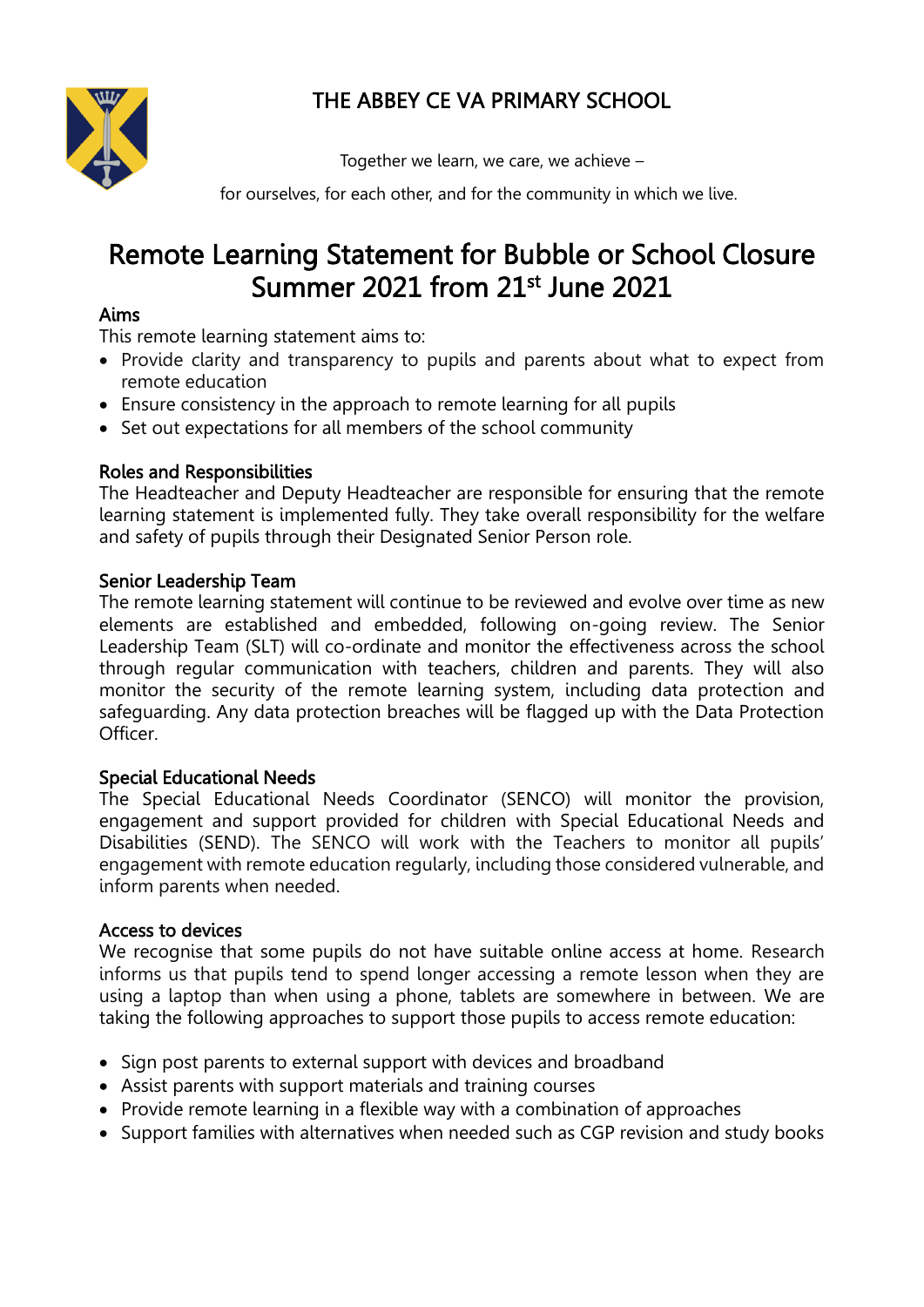#### Pupils and Parents

Parents and carers are encouraged to plan their approach to the activities set to suit their child, taking into account their own schedule and that of their family unit. Teachers can expect pupils learning remotely to complete the tasks set to the best of their ability and ensure that they are submitted via ClassDojo or Google Classroom as directed. Parents must help children use the mute button as appropriate and ensure the Remote Learning User Agreements are complied with.

Teachers can expect parents/carers to:

- Support their child with their learning and submit their work
- Seek support from school if it is required via email to the Office [admin@abbey.herts.sch.uk](mailto:admin@abbey.herts.sch.uk)

## What is Remote Education?

There are different definitions, but these are the ones we will use:

- Remote education: a broad term encompassing any learning that happens outside of the classroom, with the teacher not present in the same location as the pupils.
- Digital remote education: often known as online learning, this is remote learning delivered through digital technologies.
- Synchronous education: this is live; asynchronous education is when the material is prepared by the teacher and accessed by the pupil at a later date.

Remote education is a means, not an end. The aim of education is to deliver a high-quality curriculum so that pupils know more and remember more. The quality of teaching is far more important than how lessons are delivered.

The Abbey School remote education curriculum is aligned to our classroom curriculum as much as possible and as such, it will be carefully sequenced and ensure that pupils obtain the building blocks they need to move on to the next step. Teachers will consider the most important knowledge or concepts pupils need to know and will focus their teaching accordingly, checking whether pupils have learned the content through assessment.

Research and experience informs us that it's harder for pupils to concentrate when being taught remotely, it's is important to divide content into smaller chunks. Short presentations or modelling of new content can be followed by exercises or retrieval practice. Evidence suggests that concentration online is shorter than the length of a typical lesson.

#### Abbey School Remote Learning Tools:

We use a combination of approaches to teach pupils remotely. Just as we see in the classroom, learners respond better to some approaches than others, which is reflected in our flexible remote learning plan. Our plan aims to deliver access to high quality teaching resources and teaching, both online and off, whilst maximising impact to raise standards, by closing gaps and embedding key teaching.

The teachers will provide remote learning (teaching and study time) for a minimum of 3 hours a day during term time, 4 hours for Key Stage 2.

- \* All children will use ClassDojo and Google Classroom for Live Teaching elements.
- \* Reception-Year 2 will use ClassDojo for remote learning of the Core Teaching.
- \* Years 3-6 will use Google Classroom for remote learning of the Core Teaching.
- Children will receive English and or Maths recorded teaching videos designed or delivered by the class teacher which include demonstrations and instructions.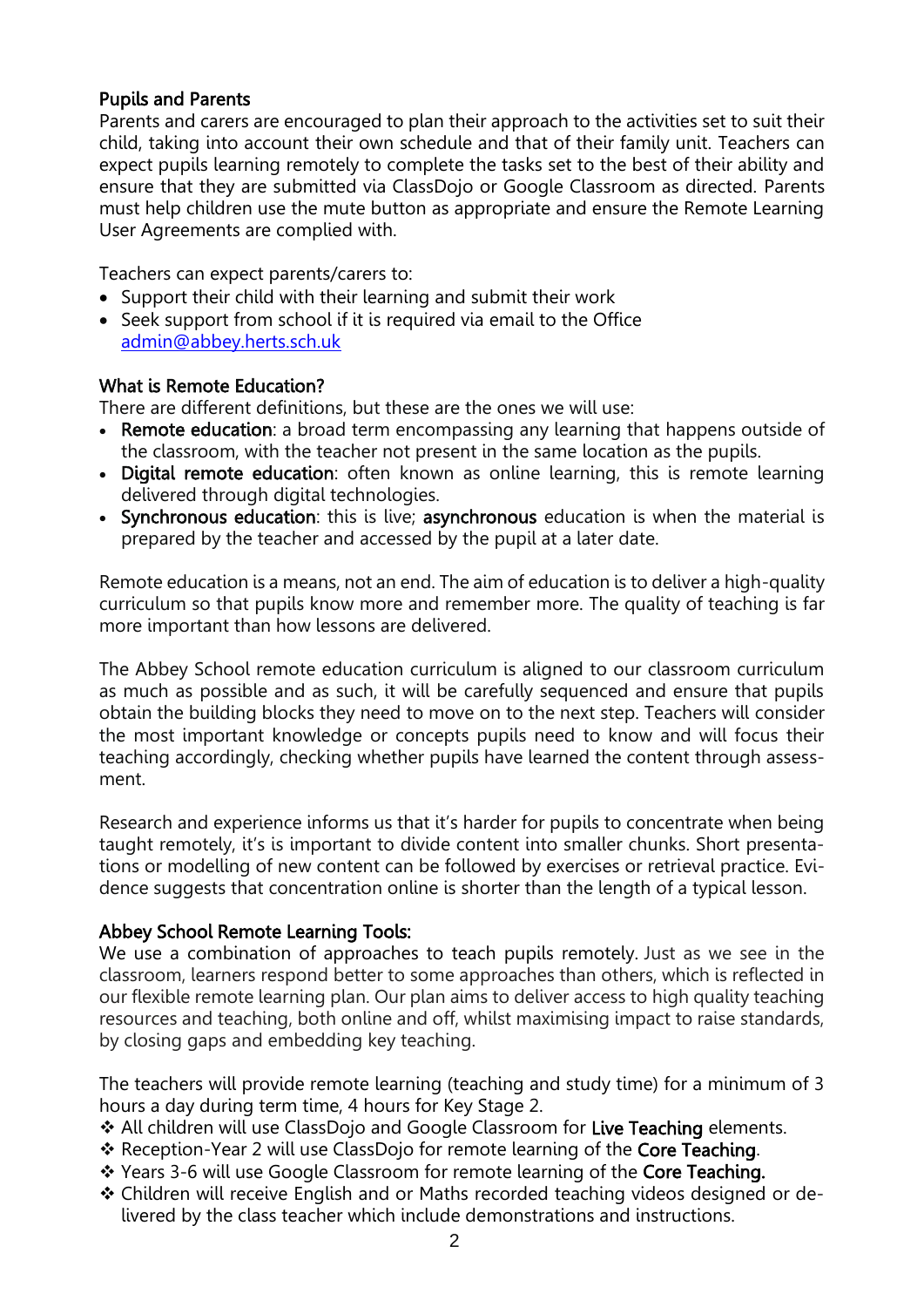### Core Teaching Offer

The teachers will provide remote learning which will be uploaded from 9.15am each morning and will include each week a minimum of:

- $\div$  5 x English lessons
- ❖ 5 x Maths lessons
- 5 x foundation subjects: RE, Science, Music, History or Geography and Art or DT

#### Timetable

Our expectation is for all children to complete all English and Maths lessons in the morning between 9.15am-12pm, incorporating the Live Welcome and Targeted Teaching, plus rest breaks.

The afternoons, from 1pm, can be used for the foundation subject lessons and independent learning, which includes daily reading and Times Tables practice for Years 1-6 with Times Tables Rock Stars. Independent learning will also include children reading or listening to the teacher's feedback from previously submitted work and weekly PE and Collective Worship on ClassDojo.

#### In addition to the Core Teaching Offer, the Live Teaching includes

- \* All children receive a live daily whole class Welcome for 15 minutes via Google Meets; this includes an introduction to the day.
- $\div$  Key Stage 2 children receive 4 x live Targeted Teaching sessions for 30 minutes a week in small mixed ability groups of up to 10. Key Stage 1 will receive 2 x live Targeted Teaching sessions for 30 minutes a week. These sessions will be either English or Maths and will generally be in addition to the weekly 5 x lessons.
- \* All children receive a live weekly whole Class Catch Up for at least 15 minutes.

#### Differentiation and Children with Special Educational Needs

We recognise that many pupils, especially younger pupils and those pupils with SEND, may not be able to access remote education without support from adults at home. Core English and Maths activities will be differentiated and the task may lend itself to three ability levels of challenge:

Challenge 1 accessible for those children with additional needs and SEND.

Challenge 2 is the starting point for the vast majority of the class or all the class.

Challenge 3 for those children ready for extension after completing challenge 2.

| Table 1<br>Daily live whole class welcome and<br>introduction 15 min $(5 \times days)$ |             |
|----------------------------------------------------------------------------------------|-------------|
| Year R                                                                                 | 9.45-10am   |
| Year 1                                                                                 | 9.45-10am   |
| Year 2                                                                                 | 9.30-9.45am |
| Year <sub>3</sub>                                                                      | 9.30-9.45am |
| Year 4                                                                                 | 9.30-9.45am |
| Year 5                                                                                 | 9.15-9.30am |
| Year 6                                                                                 | 9.15-9.30am |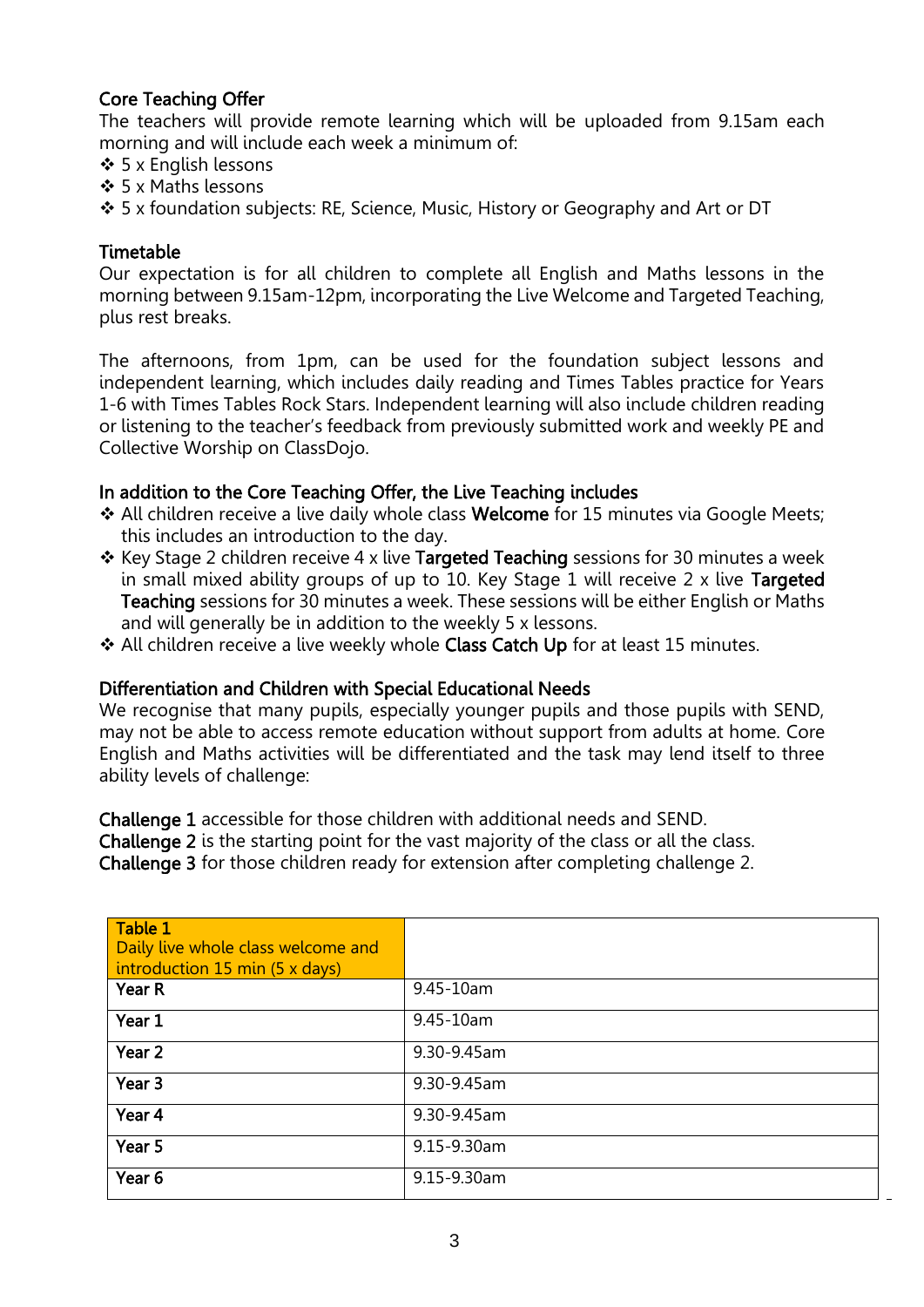| Table 2a<br>Key Stage 1<br>30 min live Targeted Teaching (x2) | <b>Group A</b><br>(10 children max.) | Group B       | Group C<br>$(10 \text{ children max.})$ (10 children max.) |
|---------------------------------------------------------------|--------------------------------------|---------------|------------------------------------------------------------|
| Year R (Mon and Thurs)                                        | 10-10.30am                           | 10.45-11.15am | $11.30 - 12pm$                                             |
| Year 1 (Wed and Thurs)                                        | 10-10.30am                           | 10.45-11.15am | $11.30 - 12pm$                                             |
| Year 2 (Mon and Thurs)                                        | 9.45-10.15am                         | 10.30-11am    | 11.15-11.45am                                              |

| Table 2b<br>Key Stage 2<br>30 min live Targeted Teaching (x4) | Group A<br>(10 children max.) | Group B<br>(10 children max.) | Group C<br>(10 children max.) |
|---------------------------------------------------------------|-------------------------------|-------------------------------|-------------------------------|
| Year 3 (Tues - Fri)                                           | 9.45-10.15am                  | 10.30-11am                    | 11.15-11.45am.                |
| Year 4 (Mon-Thurs)                                            | 9.45-10.15am                  | 10.30-11am                    | 11.15-11.45am.                |
| Year 5 (Mon, Wed-Fri)                                         | 9.30-10am                     | 10.15-10.45am                 | 11-11.30am                    |
| Year 6 (Mon-Thurs)                                            | 9.30-10am                     | 10.15-10.45am                 | 11-11.30am                    |

| Table 3                      | <b>Timings</b>                                  |
|------------------------------|-------------------------------------------------|
| <b>Weekly Class Catch Up</b> |                                                 |
| Year R                       | Friday 2-2.15pm                                 |
| Year 1                       | Monday 9.30-9.45am (runs straight into Welcome) |
| Year <sub>2</sub>            | Friday 11.10-11.25am                            |
| Year 3                       | Friday 1-1.20pm                                 |
| Year 4                       | Friday 1.30-1.50pm                              |
| Year 5                       | Friday 2-2.20pm                                 |
| Year 6                       | Friday 1-130pm                                  |

#### How long should my child spend on the Core Teaching lessons?

The Key Stage 2 lessons are designed to be about an hour, which includes the reading of the slides. We would recommend your child not spending more than the suggested times below on a lesson, unless your child is particularly motivated and engaged.

| Year group           | Suggested time per lesson |
|----------------------|---------------------------|
| Year 5 and 6         | 1 hour                    |
| Year 4               | 50 mins                   |
| Year 3               | 45-50 mins                |
| Year 2               | 40 mins                   |
| Reception and Year 1 | 30 minutes                |

#### Movement breaks

We use movement breaks in school which help to 'wake' us up between lessons when we have been sitting and working for a while. You can access these on YouTube on this link: [https://www.youtube.com/results?search\\_query=just+dance+kids](https://www.youtube.com/results?search_query=just+dance+kids)

#### Marking and Feedback on Remote Learning

All Abbey School work produced from remote learning lessons will be looked at by the teacher. Marking and feedback will take place within five working days from the submission date.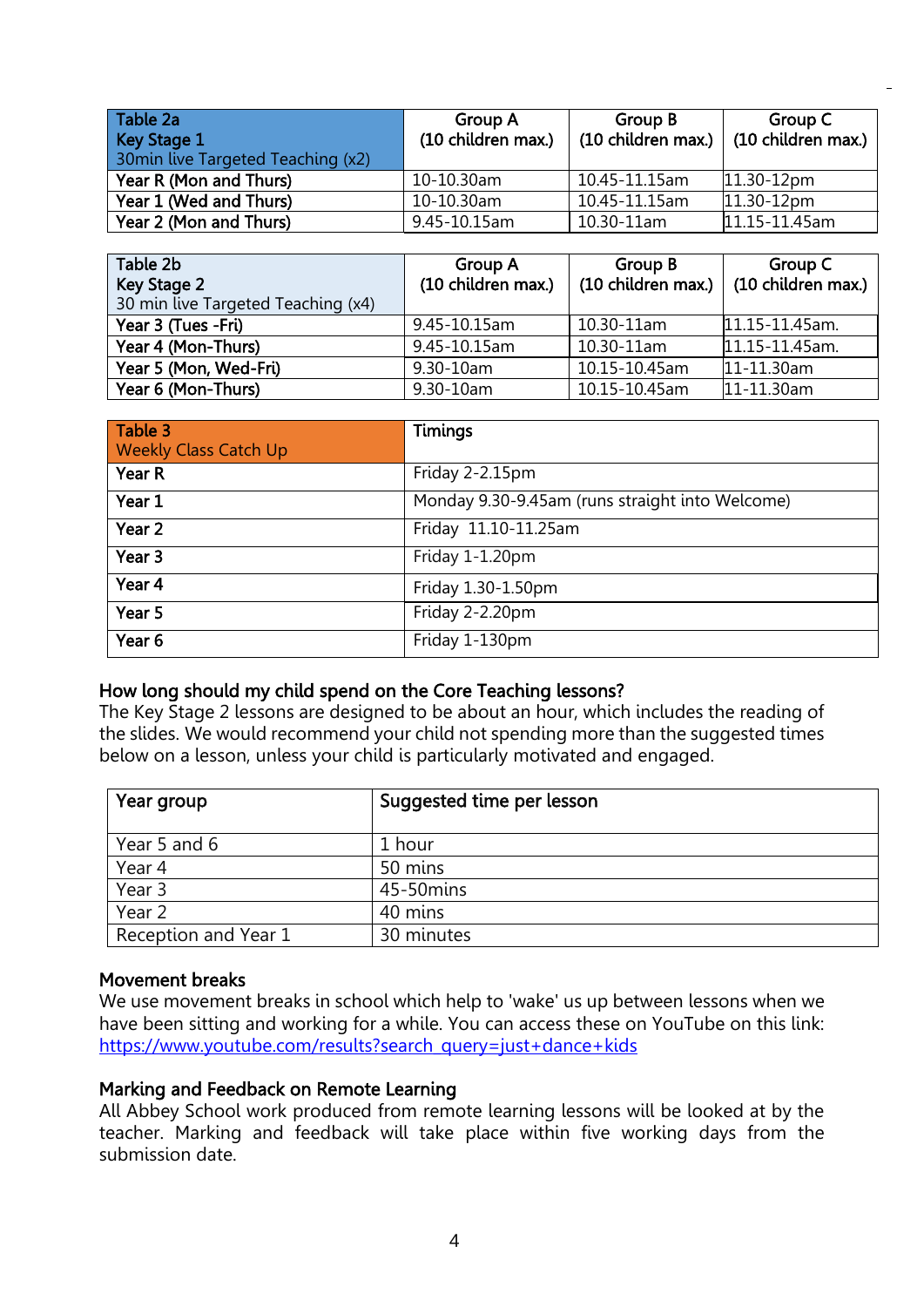Marking and feedback will take many forms and will not always result in written comments for individual children. For example, the Targeted Teaching sessions will contain live verbal feedback to children, which may replace written feedback. Mote will be used in Years 3-6 to provide audio verbal feedback on Google Classroom.

All teachers will aim to look at and respond to work in a timely manner and will prioritise the feedback of core learning (English and Maths). However, the way in which feedback is given will dependent upon the task completed and the age and ability of the child. Not all submitted work will require a comment, although it will inform the planning and delivery of future teaching.

Acknowledgements will vary between classes and Key Stages, for example, a core teaching task in Key Stage 2 may be acknowledged by the teacher returning the work, with a view to revise this specific lesson in the follow up Target Teaching slot.

It is vital that the pupils, particularly in Key Stage 2, read/listen and respond, where appropriate, to feedback in the same way they would in school. Therefore, whether feedback is given orally, as a written comment or an adjustment of the following day's lesson/instructional video, it is delivered with a view of what will have the most impact on the learning of the children.

## If my child has a question?

All children can ask their teacher questions during any of the daily live elements, especially during the Targeted Teaching.

Children in Key Stage 2 can type their teacher a question via Google Classroom between 9.15-3.20pm each day and the teacher will endeavour to respond promptly outside of the live elements. Children in Key Stage 1 can type their teacher a question via ClassDojo.

#### How does my child know if they have done well or if their teacher is pleased?

Abbey School staff work hard to ensure rewards are consistently applied throughout the school. Rewards cover the broadest possible range of academic and non-academic achievement. They are managed so that all pupils are valued and marking and feedback play an important part.

There are many kinds of reward used in the Abbey School even whilst the school remains partially closed. Rewards fall into three categories:

#### Social Rewards

- Praise and a smile from adults
- Thumbs up or a well done from the adults
- Applause from peers via Google Meets

#### Material rewards

- Marking and feedback on work with positive comments, written or recorded
- Well done stickers from teachers or Headteacher (when in school)
- Abbey Ace Card sent home

#### Activity rewards

- Showing and sharing work by the teacher
- Friday Fab 5